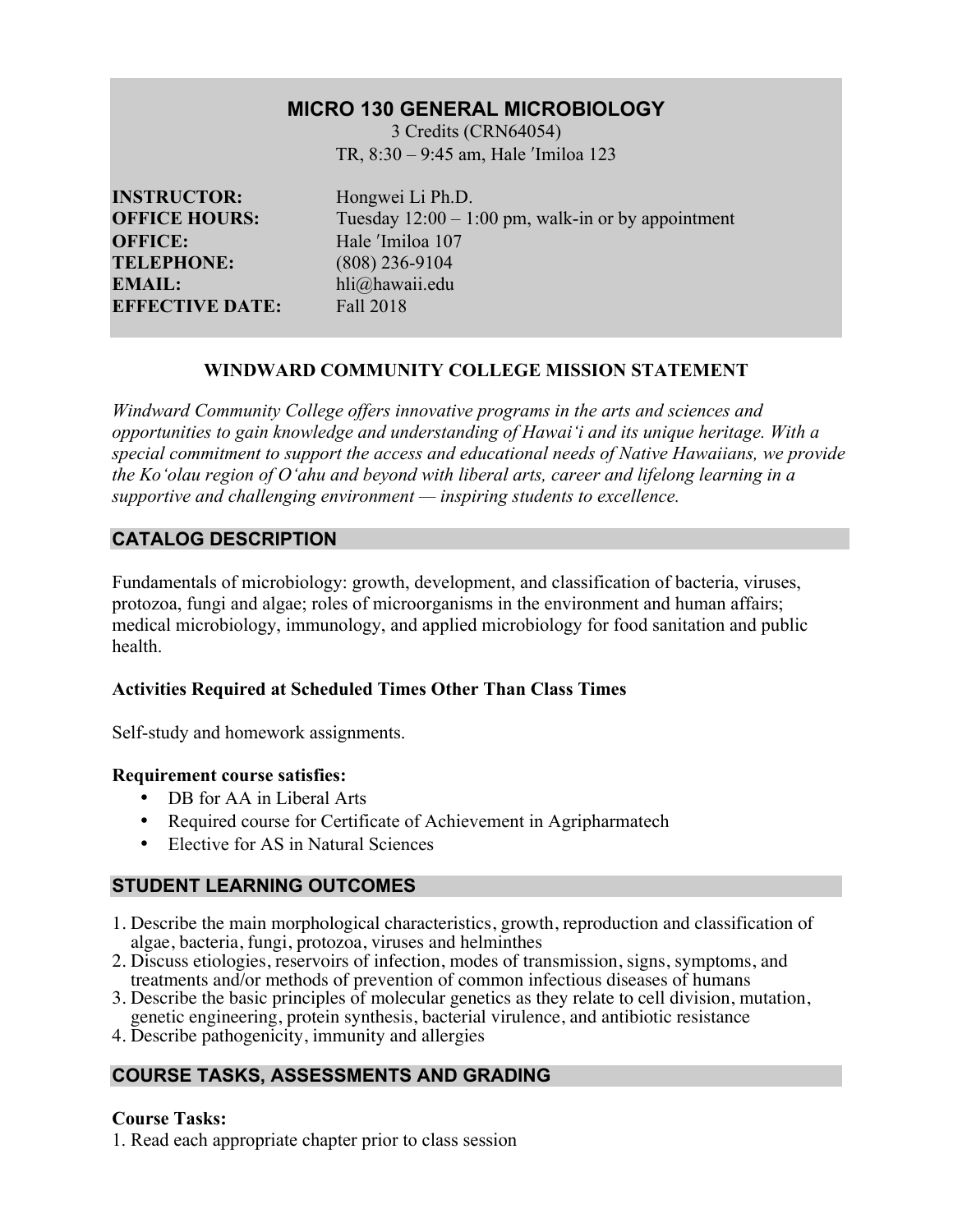2. Participate course-based research projects and group discussions.

3. Complete quizzes/homework assignments and review study guides

### **Assessments**

1. There will be one essay assignment; late submission of the assignment will result in point deduction.

2. There are 5 quizzes/assignments will be given, and the time will be announced at least one day ahead.

3. Three exams (2 midterms and a final) will be given during the semester. Each exam will cover the lectures and chapters assigned since the preceding exam was given. Even though the exams are not cumulative, an understanding of previously covered material is generally needed to answer questions on each exam. Exams will consist of multiple choices, fill in the blank, matching and short answer questions.

*NOTE: Make-up quizzes/exams* will only be given with a valid reason (i.e. medical or other emergency) on the FIRST day you return to class. In such a circumstance, you should make every reasonable attempt to contact the instructor as soon as possible before the exam. There is *No early or make-up exam for the final.*

4. Completion of a scientific report on a course-based research project: you are required to conduct research on a given topic and write a scientific report.

#### **Grading**

| The total possible points:        |     |        |
|-----------------------------------|-----|--------|
| Essay(1)                          | 50  | points |
| Quizzes /Assignments (5)          | 100 | points |
| Exams $(3)$                       | 300 | points |
| Research topic presentation $(1)$ | 50  | points |
| Total                             | 500 | points |

Grading is based on the percentage of total points earned. Final Grades will be assigned as follows:

A - - - 90% or above in total points.

B - - - 80-89% of total points.

- C -  $70-79\%$  of total points.
- D -  $60-69\%$  of total points.
- $F -$  Below 60% of total points

I (incomplete) grade is given at the instructor's option when a student has failed to complete a small part of a course because of circumstances beyond his or her control. It is **your responsibility** to contact the instructor to make up the incomplete work with a minimum level (or better) of achievement. Failure to satisfactorily make up incomplete work within the appropriate time period will result in a grade change for "I" to the contingency grade identified by the instructor.

#### **LEARNING RESOURCES**

1. Required Textbook: Tortora, G.J., B.R. Funke and C.L. Case. *Microbiology – An Introduction*. Pearson Benjamin Cummings. 11<sup>th</sup> or 12<sup>th</sup> edition

2. Course materials: https://laulima.hawaii.edu/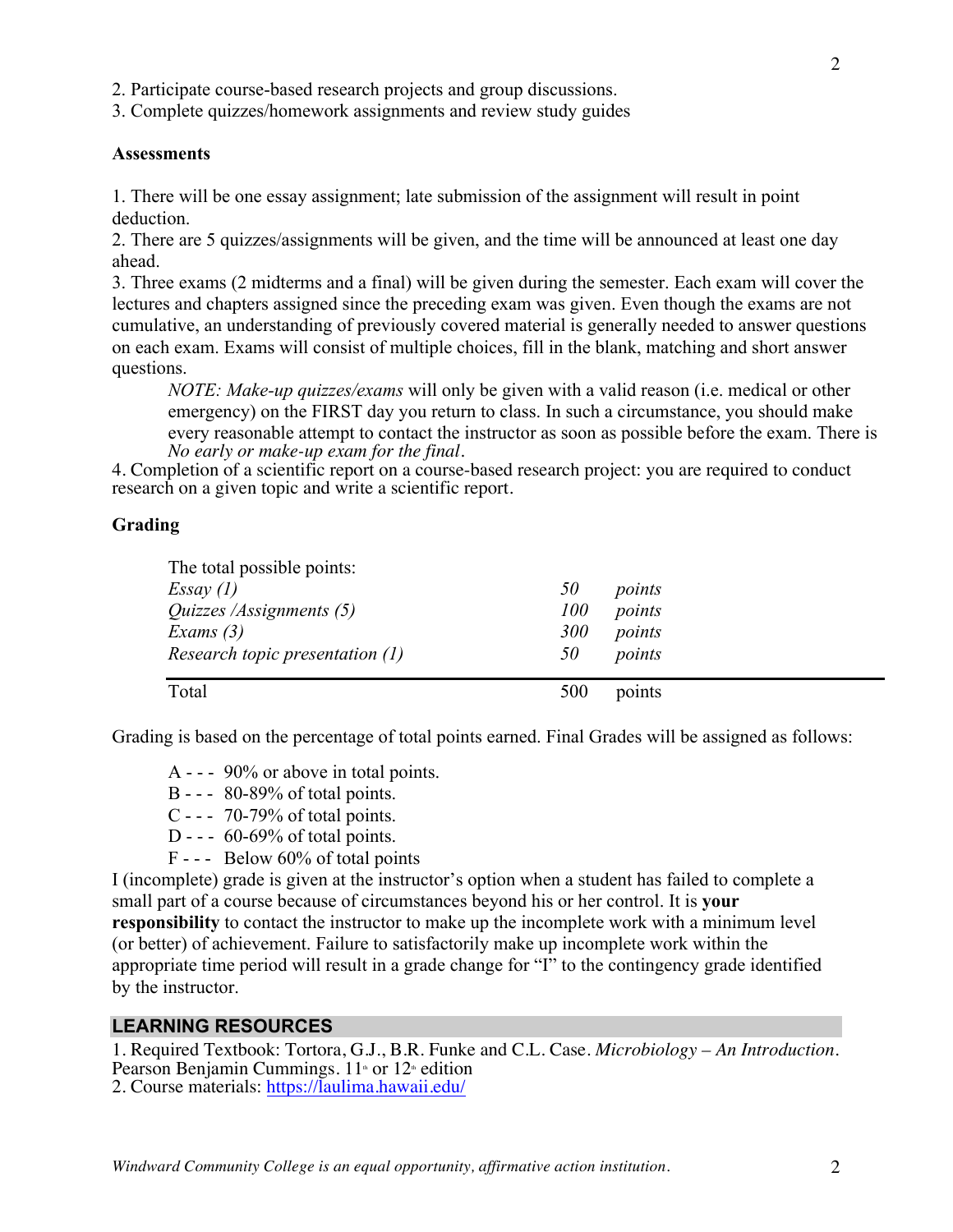#### **DISABILITIES ACCOMMODATIONS**

If you have a physical, sensory, health, cognitive, or mental health disability that could limit your ability to fully participate in this class, you are encouraged to contact the Disability Specialist Counselor to discuss reasonable accommodations that will help you succeed in this class. Ann Lemke can be reached at 235-7448, lemke@hawaii.edu, or you may stop by Hale 'Ākoakoa 213 for more information.

#### **TITLE IX**

Title IX prohibits discrimination on the basis of sex in education programs and activities that receive federal financial assistance. Specifically, Title IX prohibits sex discrimination; sexual harassment and gender-based harassment, including harassment based on actual or perceived sex, gender, sexual orientation, gender identity, or gender expression; sexual assault; sexual exploitation; domestic violence; dating violence; and stalking. For more information regarding your rights under Title IX, please visit: https://windward.hawaii.edu/Title\_IX/.

Windward Community College is committed to the pursuit of equal education. If you or someone you know has experienced sex discrimination or gender-based violence, Windward CC has resources to support you. To speak with someone confidentially, contact Karla Silva-Park, Mental Health Counselor, at 808-235- 7468 or karlas@hawaii.edu or Kaahu Alo, Designated Confidential Advocate for Students, at 808-235- 7354 or kaahualo@hawaii.edu. To make a formal report, contact the Title IX Coordinator at 808-235-7393 or wcctix@hawaii.edu.

#### **ACADEMIC INTEGRITY**

Work submitted by a student must be the student's own work. The work of others should be explicitly marked, such as through use of quotes or summarizing with reference to the original author.

Students can upload papers to http://www.TurnItIn.com to have papers checked for authenticity, highlighting where the paper potentially fails to appropriately reference sources.

In this class, students who commit academic dishonesty, cheating or plagiarism will have the following consequence(s):

Students will receive a failing grade for plagiarized assignments.

All cases of academic dishonesty are referred to the Vice Chancellor for Student Affairs.

#### **ALTERNATE CONTACT INFORMATION**

If you are unable to contact the instructor, have questions that your instructor cannot answer, or for any other issues, please contact the Academic Affairs Office:

Location: Alakai 121 Phone: 808-235-7422 Email: wccaa@hawaii.edu